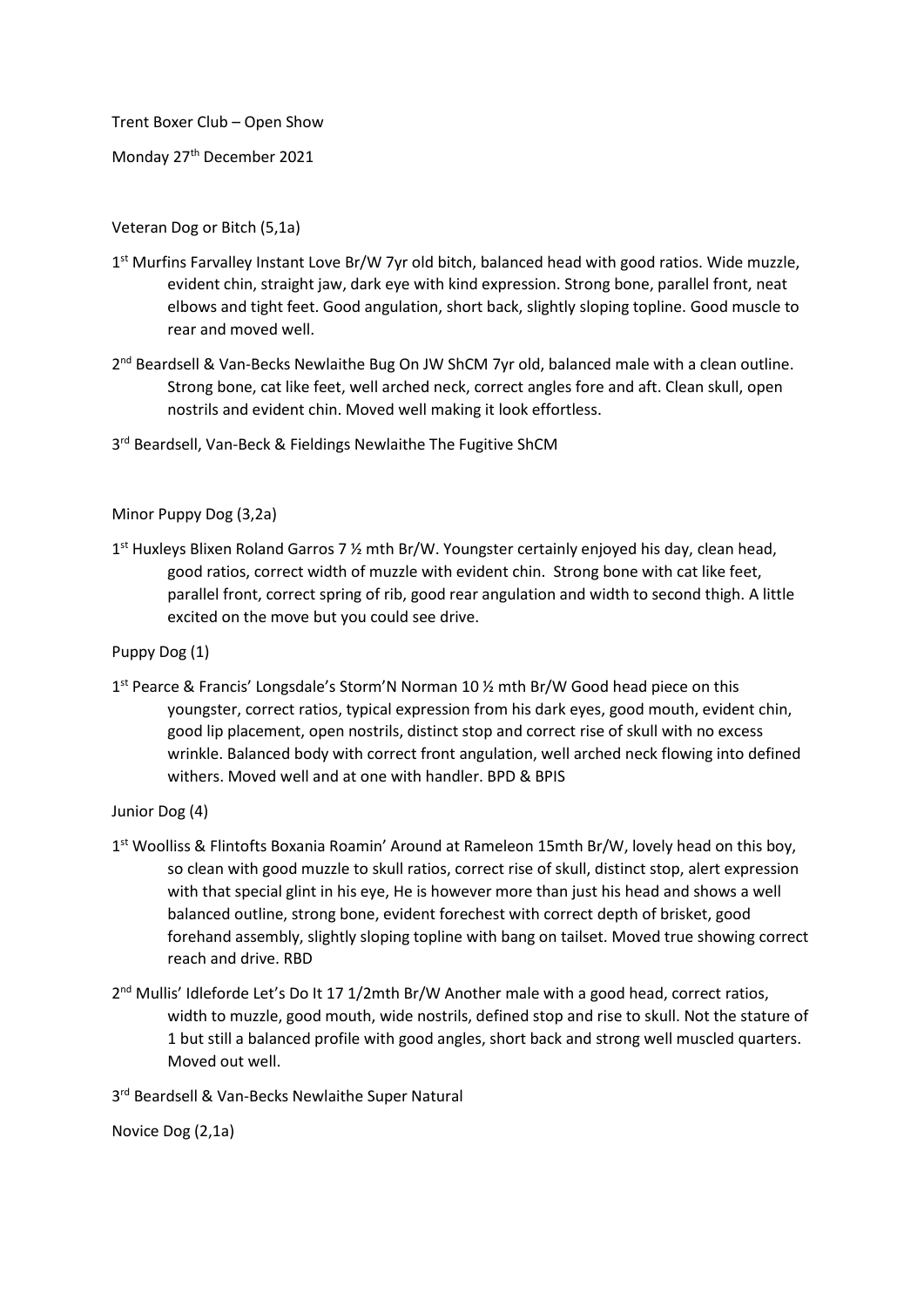1<sup>st</sup> Foxs Britesparke Norman Moon Br/W, Balanced dog who sets himself up well, good angles fore and aft, evident forechest, strong bone, parallel front, cat like feet, sloping topline, well muscled rear, moved well. Typical head, good muzzle to skull ratio, dark eye, evident chin with good mouth.

Post Grad Dog (9,6a)

- 1<sup>st</sup> Paynes Daervlish Ordinary Love at Birleyvale, Eye catching Br/W smart outline with lovely clean lines, good forehand assembly, strong bone, cat like feet, good depth to forechest, good length to neck, short back and firm topline with correct tailset. Pleasing head with correct proportions, wide muzzle, open nostrils, evident chin, correct rise to skull. Dark eyes and appealing expression. Handled well.
- 2<sup>nd</sup> Beardsell, Van-Beck & Fieldings Newlaithe Suited N'booted with Lefergo JW Br/W honest male, balanced profile, clean neck into well laid shoulders, firm back with strength to quarters. Pleasing head proportions, dark eye and alert expression. Moved true showing reach and drive.

3<sup>rd</sup> Watson & Crooks Roylark Bootneck

Limit Dog (4)

- 1<sup>st</sup> Chippendale & Carpenter-Crooks Ross Poldark at Mylicam Br/W Pleasing head, good width to muzzle, evident chin, correct bite, distinct stop, good rise of skull and alert expression. Good forechest, strong bone, tight feet, good depth to brisket and spring of rib, short back. Moved well once settled.
- 2<sup>nd</sup> Beardsell & Van-Becks Newlaithe Diddle On ShCM Br/W upstanding square balanced male, correct angles fore and aft, strong bone, cat like feet, good length of neck, short back, good strength to quarters. Typical head, good rise to skull with no excess wrinkle. Moved well, just preferred the head on 1.
- 3<sup>rd</sup> Murfin & Cobbledicks Farvalley Heart And Soul

Open Dog (3,1a)

- 1<sup>st</sup> Pynegars Berwynfa Billionaire Br/W Good head with correct proportions, good mouth, wide muzzle and evident chin, dark eyes and alert expression, big nose with open nostrils, correct rise of skull and free of excess wrinkle. Square dog with good balance both ends, slightly sloping topline and good tailset. Well muscled rear, moved well. Turned out in immaculate condition, well schooled but still allowed to enjoy himself. BD & RBIS
- 2<sup>nd</sup> Littlewood & Bowler Olleyville Stanley Man at Whirlobox Br/W Balanced outline, good substance, correct forehand assembly with good depth to chest, strong bone with cat like feet. Correct slop to topline, spring to ribs and bang on tailset. Good width to second thigh and strong driving action. Correct muzzle to skull ratios, clean skull, alert expression with dark eye.

Minor Puppy Bitch (6,3a)

1<sup>st</sup> Huxleys Blixen Boudin Noir 7 % mth Br/W bitch with good substance. Strong bone, parallel front, good depth of chest with spring to ribs, occasionally straightened up at the rear. Clean skull, good muzzle to skull ratios, dark eye and alert expression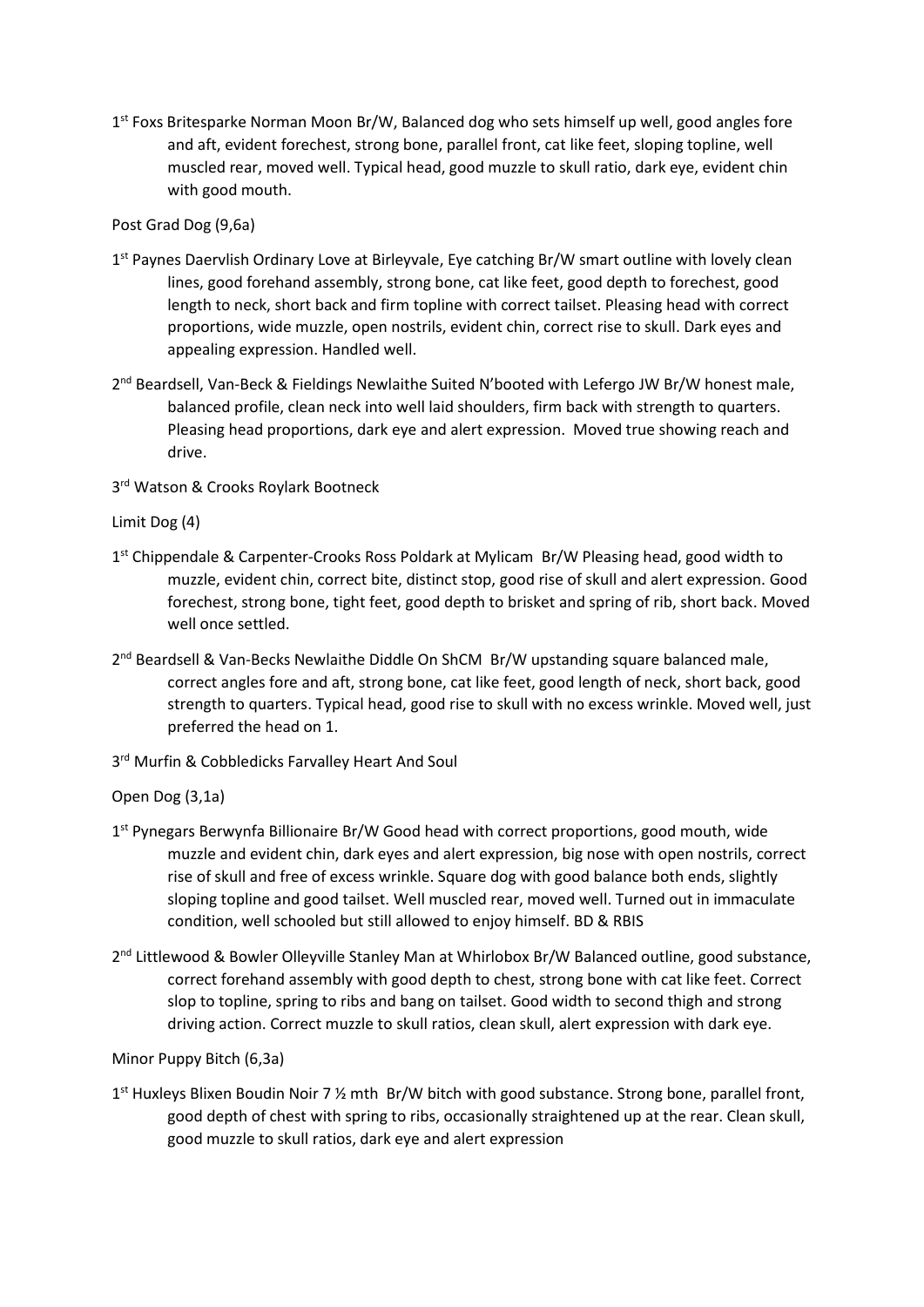- 2<sup>nd</sup> Beardsell, Van-Beck & Hills Newlaithe Wannabe Famous 7mth R/W not the bone or substance of 1. Balanced bitch with correct angles both ends, well arched neck, good width to quarters. Pleasing head, clean skull, evident chin and stop, typical expression. Moved true.
- 3<sup>rd</sup> Law & Pynegars Berwynfa Que Sera Sera

Junior Bitch (5,2a)

- 1<sup>st</sup> Grays Alot Of Hot Commotion at Rizzlebox 12mth Br/W, Good head with correct ratios, width to muzzle, correct bite, open nostrils, defined stop, correct rise to skull. Strong bone, good depth to chest and spring of ribs, short back, sloping topline, good angles both ends. When settled she moved out well.
- 2<sup>nd</sup> Beardsell & Van-Becks Nashville at Newlaithe 17 % mth Br/W. Well constructed bitch with an elegant outline. Balanced head with good ratios, wide muzzle and straight jaw, dark eye and alert expression. Well arched neck, short back and good rear angulation. Moved well just preferred the head of 1.
- 3<sup>rd</sup> Murfins Harvlin Mystery Goddess at Farvalley

Novice Bitch (1)

1<sup>st</sup> Laws Shellark Rule The World 18 % mth Br/W. A very smart bitch, square with correct balance and clean lines. Clean skull, alert expression from dark well shaped eye, correct width of muzzle, evident chin, good lip placement and wide straight mouth. Correct angles both ends with good width to second thigh. Moved with reach and drive.

Post Grad Bitch (7,3a)

- 1<sup>st</sup> Paynes Birleyvale Bellisario Br/W Very smart make and shape. Alert expression, dark eye of correct shape, good ratios muzzle to skull, wide jaw and good lip placement. Good length to neck, well laid shoulders, good depth to chest, short back, correct hind angulation and short hocks. Showed and moved well. RBB
- 2<sup>nd</sup> Pynegars Cutting Edge at Berwynfa 11 % mth Br/W, impressive bitch to get your hands on, well up to size but still gives a balanced square outline with clean lines. Clean muscular neck, good angles, short back, good width to second thigh and well let down hocks. Clean head, dark eye, good mouth, evident chin and good lip placement. BPB
- 3<sup>rd</sup> Littlewood & Bowlers Olleyville My Sweet Georgia at Whirlobox

## Limit Bitch (2,1a)

1<sup>st</sup> Beardsell & Van-Becks Newlaithe Pureoco Br/W Compact bitch with good angles fore and aft. Strong bone, cat like feet, parallel front, good depth of chest and spring of rib. Pleasing head, good muzzle to skull ratio, dark eye with alert expression, good mouth and evident chin. Moved with drive.

Open Bitch (2)

1<sup>st</sup> Pearce & Francis' Longsdale Follow That Dream Br/W Best movement of the day, held her topline and showed reach and drive. Correct muzzle to skull ratios, good rise to skull, clean alert expression, good mouth, evident chin, clean cheeks, well set ears. Good length to neck